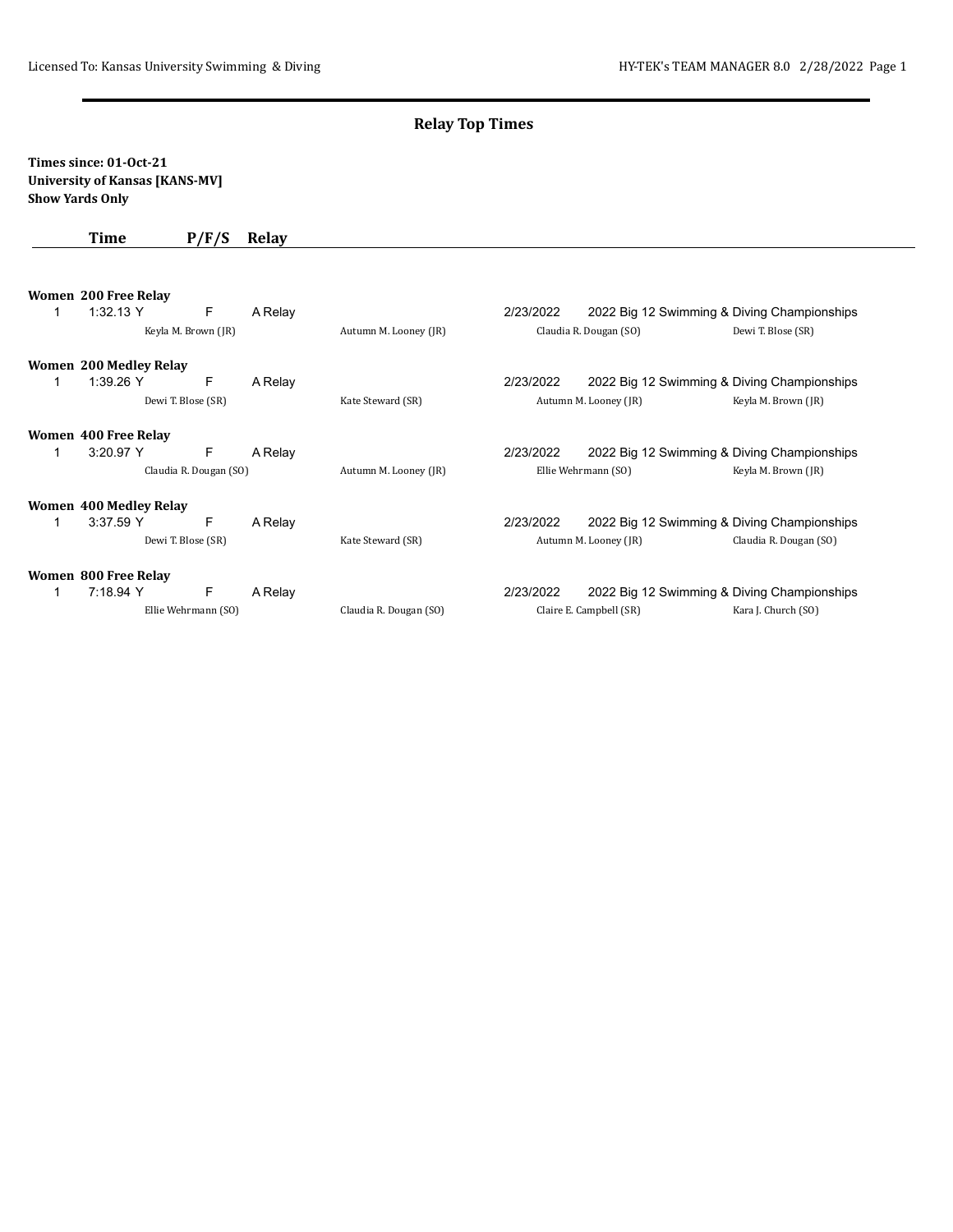#### **Times since: 01-Oct-21 University of Kansas [KANS-MV] Number of Top Times: All Show Yards Only**

|                | <b>Time</b>     | P/F/S | Name                  | Age/Yr    |            |                                                 |
|----------------|-----------------|-------|-----------------------|-----------|------------|-------------------------------------------------|
| Women 50 Free  |                 |       |                       |           |            |                                                 |
| $\mathbf 1$    | 23.22 Y         | S     | Autumn Looney         | JR        |            | 11/19/2021 Kansas Classic                       |
| $\overline{c}$ | 23.24 Y         | F     | Keyla Brown           | <b>JR</b> | 11/19/2021 | Kansas Classic                                  |
| 3              | 23.26 Y         | F     | Dewi Blose            | <b>SR</b> |            | 2/23/2022 2022 Big 12 Swimming & Diving Champi- |
| 4              | 23.30 Y         | F     | Claudia Dougan        | SO        |            | 2/23/2022 2022 Big 12 Swimming & Diving Champir |
| 5              | 23.78 Y         | P     | Claire Hyatt          | <b>FR</b> |            | 2/23/2022 2022 Big 12 Swimming & Diving Champi  |
| 6              | 23.81 Y         | P     | <b>Elliott Howe</b>   | <b>FR</b> |            | 11/19/2021 Kansas Classic                       |
| $\overline{7}$ | x23.88 Y        | P     | Lezli Sisung          | <b>FR</b> |            | 2/23/2022 2022 Big 12 Swimming & Diving Champi  |
| 8              | 23.89 Y L       | F     | Katharine Steward     | <b>SR</b> | 11/19/2021 | Kansas Classic                                  |
| 9              | 23.92 Y         | F     | Mackenzie Bravence    | JR        | 11/19/2021 | Kansas Classic                                  |
| 10             | 23.93 Y         | F     | Greta Olsen           | <b>SR</b> |            | 11/19/2021 Kansas Classic                       |
| 11             | x23.95 Y        | P     | Claire Campbell       | <b>SR</b> |            | 2/23/2022 2022 Big 12 Swimming & Diving Champir |
| 12             | x24.30 Y        | F     | Elise Wehrmann        | SO        |            | 2/4/2022 Kansas at Iowa State 2022              |
| 13             | 24.48 Y         | P     | Kaitlyn Witt          | <b>SR</b> |            | 11/19/2021 Kansas Classic                       |
| 14             | 24.60 Y         | P     | <b>Taylor Conley</b>  | SO        |            | 2/23/2022 2022 Big 12 Swimming & Diving Champi  |
| 15             | x24.74 Y        | F     | <b>Brooke Dalbey</b>  | SO        |            | 2/4/2022 Kansas at Iowa State 2022              |
| 16             | x25.21 Y        | F     | Eleni Kotzamanis      | <b>FR</b> |            | 2/4/2022 Kansas at Iowa State 2022              |
| 17             | 25.36 Y L       | F     | Paige Riekhof         | <b>SR</b> | 10/1/2021  | Sunflower Showdown                              |
| 18             | 26.00 Y         | P     | Katie Stonehocker     | <b>SO</b> | 11/19/2021 | Kansas Classic                                  |
| 19             | x26.14 Y        | F     | Emma Walker           | SO        |            | 2/4/2022 Kansas at Iowa State 2022              |
| 20             | x26.57 Y        | F     | Erin Downey           | <b>JR</b> |            | 2/4/2022 Kansas at Iowa State 2022              |
|                | Women 100 Free  |       |                       |           |            |                                                 |
| $\mathbf{1}$   | 49.85 Y         | F     | Claudia Dougan        | SO        |            | 11/19/2021 Kansas Classic                       |
| $\overline{2}$ | 50.45 Y         | F     | Elise Wehrmann        | SO        |            | 2/23/2022 2022 Big 12 Swimming & Diving Champir |
| 3              | 50.89 Y         | F     | Autumn Looney         | JR        |            | 2/23/2022 2022 Big 12 Swimming & Diving Champi  |
| 4              | 50.98 Y         | P     | Keyla Brown           | JR        |            | 2/23/2022 2022 Big 12 Swimming & Diving Champir |
| 5              | 51.67 Y         | F     | Claire Campbell       | <b>SR</b> |            | 2/23/2022 2022 Big 12 Swimming & Diving Champi  |
| 6              | 51.76 Y         | P     | Claire Hyatt          | <b>FR</b> |            | 2/23/2022 2022 Big 12 Swimming & Diving Champi  |
| $\overline{7}$ | 51.83 Y         | T     | Danielle Dilsaver     | <b>SR</b> |            | 2/23/2022 2022 Big 12 Swimming & Diving Champi  |
| 8              | 52.08 Y L       | F     | Mackenzie Bravence    | JR        | 11/19/2021 | Kansas Classic                                  |
| 9              | 52.38 Y L       | F     | <b>Elliott Howe</b>   | <b>FR</b> | 11/19/2021 | Kansas Classic                                  |
| 10             | 52.64 Y L       | F     | Eleni Kotzamanis      | <b>FR</b> |            | 11/19/2021 Kansas Classic                       |
| 11             | 52.70 Y L       | F     | Dewi Blose            | <b>SR</b> |            | 1/22/2022 Kansas v. Arkansas                    |
| 12             | 52.71 Y         | T     | <b>Taylor Conley</b>  | SO        |            | 2/23/2022 2022 Big 12 Swimming & Diving Champi  |
| 13             | 53.32 Y         | F     | <b>Brooke Dalbey</b>  | SO        |            | 11/19/2021 Kansas Classic                       |
| 14             | 54.02 Y L       | F     | Lezli Sisung          | <b>FR</b> |            | 2/4/2022 Kansas at Iowa State 2022              |
| 15             | 55.42 Y L       | F     | Katie Stonehocker     | SO        |            | 11/19/2021 Kansas Classic                       |
| Women          | 200 Free        |       |                       |           |            |                                                 |
| $\mathbf{1}$   | 1:48.59 Y       | F     | Claudia Dougan        | SO        |            | 2/23/2022 2022 Big 12 Swimming & Diving Champir |
| 2              | 1:49.81 Y L     | F     | Elise Wehrmann        | SO        |            | 2/23/2022 2022 Big 12 Swimming & Diving Champi  |
| 3              | 1:50.23 Y       | F     | Kara Church           | SO        |            | 11/19/2021 Kansas Classic                       |
| 4              | 1:50.82 Y       | Т     | Eleni Kotzamanis      | FR        |            | 2/23/2022 2022 Big 12 Swimming & Diving Champir |
| 5              | 1:50.95 Y       | F     | Claire Campbell       | <b>SR</b> | 11/19/2021 | Kansas Classic                                  |
| 6              | 1:51.27 Y L     | F     | Danielle Dilsaver     | SR        | 11/19/2021 | Kansas Classic                                  |
| $\overline{7}$ | 1:52.66 Y       | F     | Catharine Callahan    | SR        |            | 11/19/2021 Kansas Classic                       |
| 8              | x1:53.78 Y      | F     | <b>Brooke Dalbey</b>  | SO        |            | 2/4/2022 Kansas at Iowa State 2022              |
| 9              | 1:56.03 Y       | F     | Paige Riekhof         | SR        | 10/1/2021  | Sunflower Showdown                              |
| 10             | 1:56.23 Y       | F     | <b>Addison Barnes</b> | <b>FR</b> | 10/22/2021 | Kansas-Missouri St-South Dakota                 |
| 11             | 1:57.32 Y       | F     | Mackenzie Bravence    | JR        | 10/1/2021  | Sunflower Showdown                              |
| 12             | 2:02.60 Y       | F     | Karla Lessing         | FR        |            | 10/1/2021 Sunflower Showdown                    |
| Women          | <b>500 Free</b> |       |                       |           |            |                                                 |
| $\mathbf{1}$   | 4:51.73 Y       | F     | Kara Church           | SO        | 11/19/2021 | Kansas Classic                                  |
| $\overline{c}$ | 4:52.01 Y       | F     | <b>Addison Barnes</b> | <b>FR</b> | 11/19/2021 | Kansas Classic                                  |
| 3              | 4:55.39 Y       | F     | Catharine Callahan    | SR        |            | 2/23/2022 2022 Big 12 Swimming & Diving Champi- |
| 4              | 4:57.85 Y       | P     | Mackenzie Bravence    | JR        |            | 2/23/2022 2022 Big 12 Swimming & Diving Champi- |
| 5              | 4:58.14 Y       | P     | Eleni Kotzamanis      | FR        |            | 2/23/2022 2022 Big 12 Swimming & Diving Champi  |
| 6              | 4:58.56 Y       | P     | Claudia Dougan        | SO        |            | 11/19/2021 Kansas Classic                       |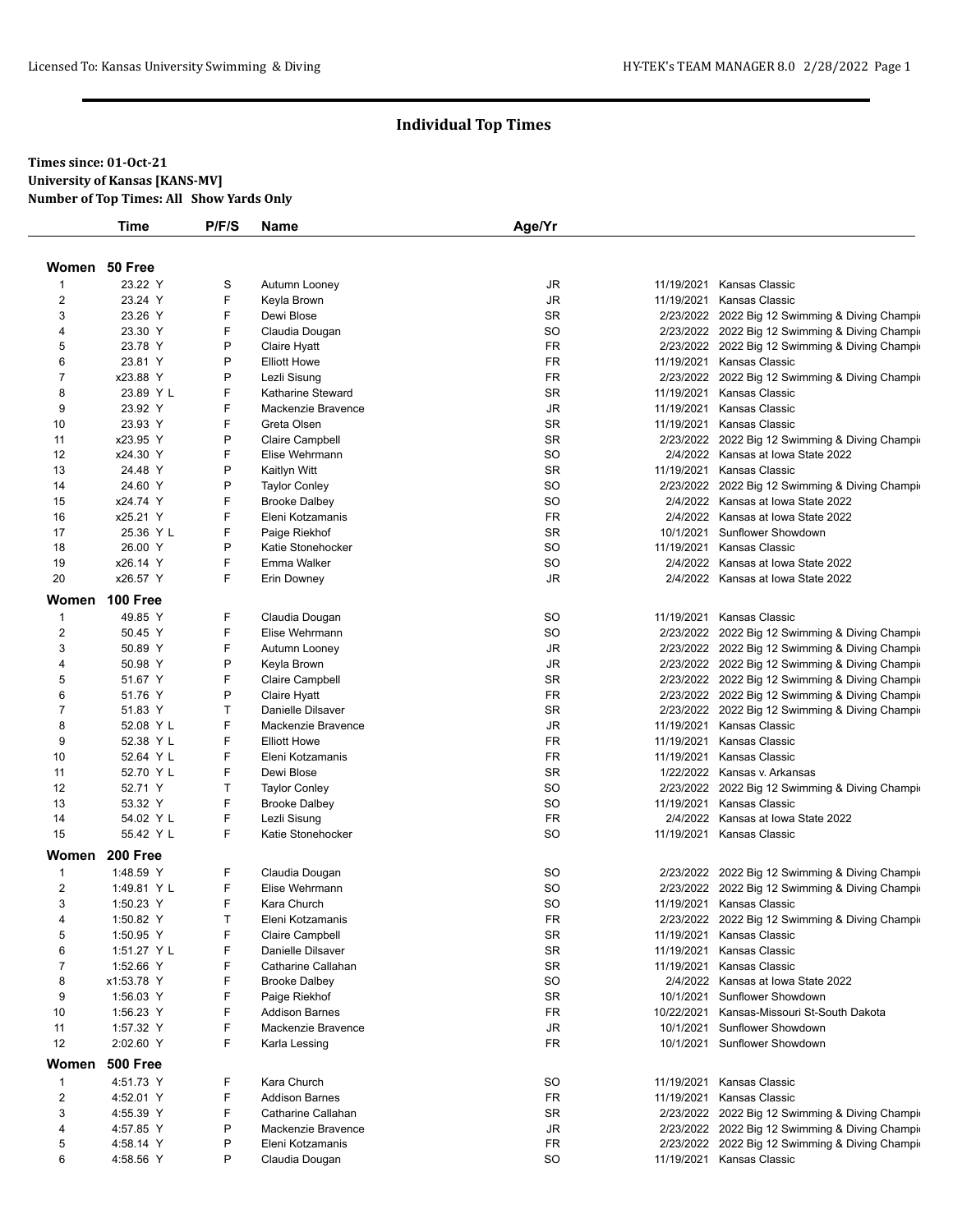#### **Times since: 01-Oct-21 Number of Top Times: All Show Yards Only**

|                | <b>Time</b>      | P/F/S        | Name                   | Age/Yr    |                                                  |
|----------------|------------------|--------------|------------------------|-----------|--------------------------------------------------|
|                |                  |              |                        |           |                                                  |
| $\overline{7}$ | 4:59.89 Y        | F            | <b>Claire Campbell</b> | SR        | 11/19/2021 Kansas Classic                        |
| 8              | x5:06.86 Y       | F            | Karla Lessing          | <b>FR</b> | 2/4/2022 Kansas at Iowa State 2022               |
| 9              | 5:07.55 Y        | F            | Paige Riekhof          | <b>SR</b> | 11/5/2021 2021 Nebraska vs Kansas                |
|                | Women 1000 Free  |              |                        |           |                                                  |
| $\mathbf 1$    | 10:19.39 Y       | F            | <b>Addison Barnes</b>  | <b>FR</b> | 11/5/2021 2021 Nebraska vs Kansas                |
| 2              | 10:21.85 Y       | F            | Kara Church            | <b>SO</b> | 10/22/2021 Kansas-Missouri St-South Dakota       |
| 3              | 10:26.08 Y       | F            | Karla Lessing          | <b>FR</b> | 2/4/2022 Kansas at Iowa State 2022               |
| 4              | 10:28.45 Y       | F            | Catharine Callahan     | <b>SR</b> | 1/22/2022 Kansas v. Arkansas                     |
| 5              | 10:36.80 Y       | F            | Claire Campbell        | <b>SR</b> | 11/5/2021 2021 Nebraska vs Kansas                |
|                | Women 1650 Free  |              |                        |           |                                                  |
| $\mathbf{1}$   | 17:04.16 Y       | F            | <b>Addison Barnes</b>  | <b>FR</b> | 11/19/2021 Kansas Classic                        |
| 2              | 17:04.49 Y       | F            | Kara Church            | SO        | 11/19/2021 Kansas Classic                        |
| 3              | 17:08.26 Y       | F            | Catharine Callahan     | <b>SR</b> | 2/23/2022 2022 Big 12 Swimming & Diving Champi   |
| 4              | 17:32.44 Y       | F            | Karla Lessing          | <b>FR</b> | 11/19/2021 Kansas Classic                        |
|                | Women 50 Back    |              |                        |           |                                                  |
| $\mathbf{1}$   | x25.08 Y L       | F            | Lezli Sisung           | <b>FR</b> | 2/23/2022 2022 Big 12 Swimming & Diving Champi   |
| 2              | 25.15 Y L        | F            | Dewi Blose             | <b>SR</b> | 11/19/2021 Kansas Classic                        |
| 3              | x25.41 Y L       | F            | <b>Elliott Howe</b>    | <b>FR</b> | 2/23/2022 2022 Big 12 Swimming & Diving Champi   |
| 4              | 26.08 Y L        | F            | Mackenzie Bravence     | JR        | 11/19/2021 Kansas Classic                        |
| 5              | 26.37 Y L        | F            | Eleni Kotzamanis       | <b>FR</b> | 11/19/2021 Kansas Classic                        |
| 6              | 27.85 Y L        | F            | <b>Taylor Conley</b>   | <b>SO</b> | 10/22/2021 Kansas-Missouri St-South Dakota       |
|                | Women 100 Back   |              |                        |           |                                                  |
| $\mathbf{1}$   | 54.45 Y          | F            | Dewi Blose             | <b>SR</b> | 2/23/2022 2022 Big 12 Swimming & Diving Champi   |
| 2              | 54.50 Y          | P            | <b>Elliott Howe</b>    | <b>FR</b> | 2/23/2022 2022 Big 12 Swimming & Diving Champi-  |
| 3              | 54.73 Y          | F            | Eleni Kotzamanis       | <b>FR</b> | 2/23/2022 2022 Big 12 Swimming & Diving Champi   |
| $\overline{4}$ | 54.81 Y          | F            | Lezli Sisung           | <b>FR</b> | 2/23/2022 2022 Big 12 Swimming & Diving Champi   |
| 5              | 55.73 Y          | S            | Mackenzie Bravence     | JR        | 11/19/2021 Kansas Classic                        |
| 6              | 56.03 Y L        | F            | <b>Taylor Conley</b>   | SO        | 11/19/2021 Kansas Classic                        |
| $\overline{7}$ | 56.77 Y          | F            | Claire Hyatt           | <b>FR</b> | 2/23/2022 2022 Big 12 Swimming & Diving Champi   |
| 8              | 59.22 Y          | $\mathsf{T}$ | Emma Walker            | SO        | 2/23/2022 2022 Big 12 Swimming & Diving Champion |
|                | Women 200 Back   |              |                        |           |                                                  |
| $\mathbf 1$    | 1:57.75 Y        | т            | <b>Addison Barnes</b>  | <b>FR</b> |                                                  |
|                |                  | F            |                        |           | 2/23/2022 2022 Big 12 Swimming & Diving Champir  |
| $\overline{c}$ | 1:58.11 Y        |              | Dewi Blose             | <b>SR</b> | 11/19/2021 Kansas Classic                        |
| 3              | 1:58.72 Y        | F            | <b>Elliott Howe</b>    | <b>FR</b> | 2/23/2022 2022 Big 12 Swimming & Diving Champi   |
| $\overline{4}$ | 1:59.11 Y        | F            | Mackenzie Bravence     | JR        | 2/23/2022 2022 Big 12 Swimming & Diving Champi   |
| 5              | 2:00.27 Y        | F            | Eleni Kotzamanis       | <b>FR</b> | 2/23/2022 2022 Big 12 Swimming & Diving Champir  |
| 6              | 2:01.45 Y        | P            | Lezli Sisung           | <b>FR</b> | 2/23/2022 2022 Big 12 Swimming & Diving Champir  |
| $\overline{7}$ | 2:01.60 Y        | F            | <b>Taylor Conley</b>   | SO        | 11/19/2021 Kansas Classic                        |
| 8              | 2:03.67 Y        | P            | Kara Church            | SO        | 11/19/2021 Kansas Classic                        |
| Women          | 100 Breast       |              |                        |           |                                                  |
| $\mathbf 1$    | 59.62 Y          | F            | Katharine Steward      | <b>SR</b> | 2/23/2022 2022 Big 12 Swimming & Diving Champir  |
| $\overline{c}$ | 1:02.20 Y        | F            | Danielle Dilsaver      | SR        | 11/19/2021 Kansas Classic                        |
| 3              | 1:02.81 Y        | F            | Emma Walker            | SO        | 2/23/2022 2022 Big 12 Swimming & Diving Champi   |
| 4              | 1:03.19 Y        | F            | Katie Stonehocker      | SO        | 2/23/2022 2022 Big 12 Swimming & Diving Champi   |
| 5              | 1:04.78 Y        | P            | <b>Brigid Gwidt</b>    | FR        | 11/19/2021 Kansas Classic                        |
| 6              | 1:05.03 Y        | F            | Kaitlyn Witt           | SR        | 11/19/2021 Kansas Classic                        |
| $\overline{7}$ | 1:06.13 Y        | F            | Erin Downey            | JR        | 11/19/2021 Kansas Classic                        |
| 8              | x1:09.37 Y       | F            | Paige Riekhof          | <b>SR</b> | 1/22/2022 Kansas v. Arkansas                     |
|                | Women 200 Breast |              |                        |           |                                                  |
| $\mathbf{1}$   | 2:08.90 Y        | F            | Katharine Steward      | SR        | 2/23/2022 2022 Big 12 Swimming & Diving Champir  |
| $\overline{c}$ | 2:15.90 Y        | P            | <b>Brigid Gwidt</b>    | FR        | 2/23/2022 2022 Big 12 Swimming & Diving Champi   |
| 3              | 2:16.01 Y        | F            | Danielle Dilsaver      | SR        | 11/19/2021 Kansas Classic                        |
| 4              | 2:16.47 Y        | F            | Emma Walker            | SO        | 2/23/2022 2022 Big 12 Swimming & Diving Champi   |
| 5              | x2:21.07 Y       | F            | Katie Stonehocker      | SO        | 2/4/2022 Kansas at Iowa State 2022               |
| 6              | 2:22.03 Y        | F            | Erin Downey            | JR        | 11/19/2021 Kansas Classic                        |
| $\overline{7}$ | 2:24.94 Y        | P            | Kaitlyn Witt           | <b>SR</b> | 2/23/2022 2022 Big 12 Swimming & Diving Champi   |
|                |                  |              |                        |           |                                                  |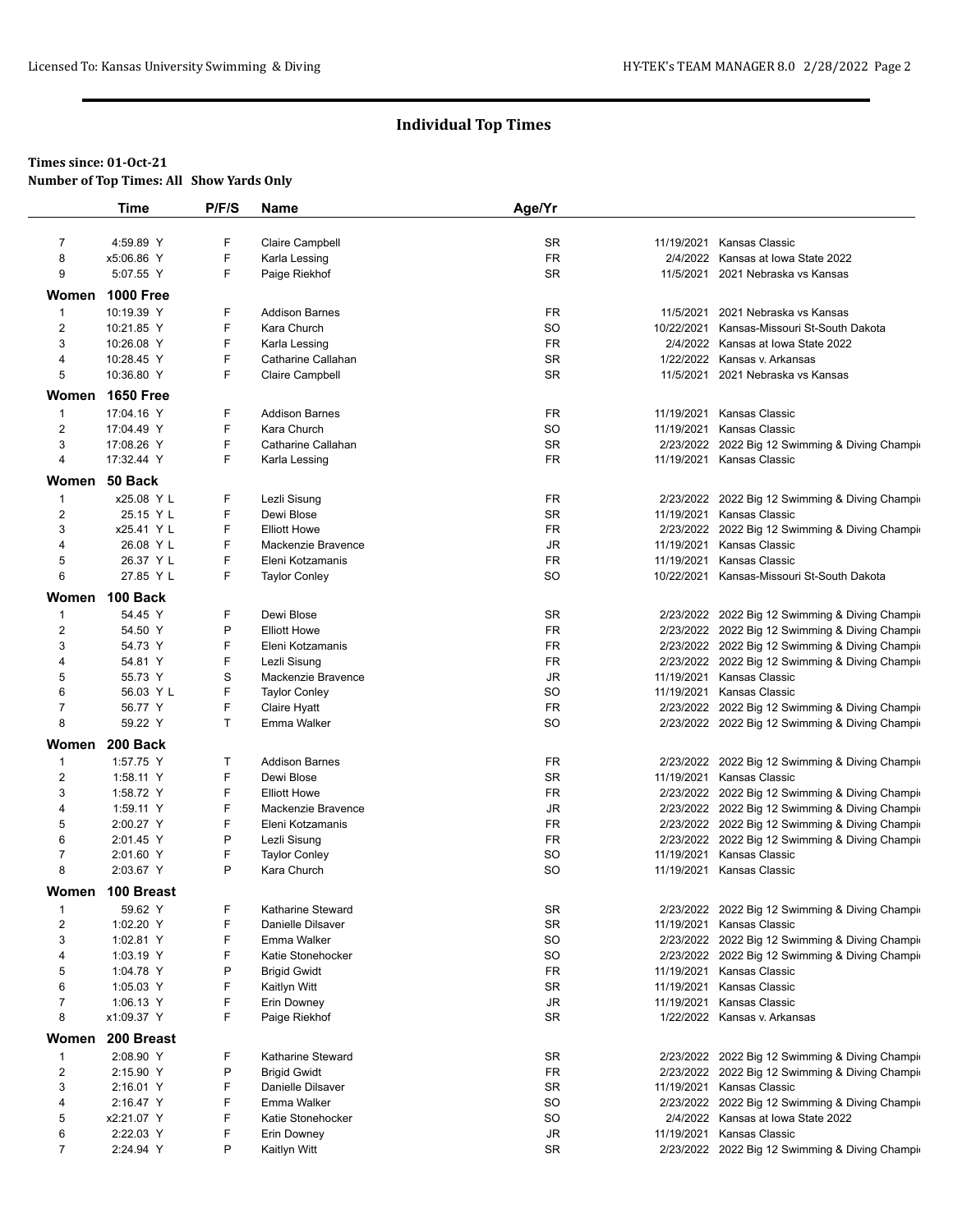## **Times since: 01-Oct-21 Number of Top Times: All Show Yards Only**

|                | Time                    | P/F/S       | Name                                          | Age/Yr                 |            |                                                 |
|----------------|-------------------------|-------------|-----------------------------------------------|------------------------|------------|-------------------------------------------------|
|                |                         |             |                                               |                        |            |                                                 |
| Women 100 Fly  |                         |             |                                               |                        |            |                                                 |
| 1              | 53.98 Y                 | F           | Autumn Looney                                 | JR                     |            | 2/23/2022 2022 Big 12 Swimming & Diving Champir |
| 2              | 54.84 Y                 | P           | Greta Olsen                                   | <b>SR</b>              |            | 11/19/2021 Kansas Classic                       |
| 3              | 55.00 Y                 | P           | Lezli Sisung                                  | FR                     |            | 2/23/2022 2022 Big 12 Swimming & Diving Champir |
| 4              | 55.07 Y                 | F           | Kaitlyn Witt                                  | <b>SR</b>              |            | 2/23/2022 2022 Big 12 Swimming & Diving Champi  |
| 5              | 55.10 Y                 | P           | Dewi Blose                                    | <b>SR</b>              |            | 11/19/2021 Kansas Classic                       |
| 6              | 55.35 Y                 | т           | Paige Riekhof                                 | <b>SR</b>              |            | 2/23/2022 2022 Big 12 Swimming & Diving Champi  |
| 7              | 55.76 Y                 | T           | <b>Elliott Howe</b>                           | FR                     |            | 2/23/2022 2022 Big 12 Swimming & Diving Champir |
| 8              | 55.99 Y                 | F           | Eleni Kotzamanis                              | FR                     |            | 11/19/2021 Kansas Classic                       |
| 9              | 57.20 Y                 | F           | Amelie Lessing                                | JR                     |            | 1/22/2022 Kansas v. Arkansas                    |
| 10             | 57.26 Y                 | F           | Keyla Brown                                   | JR                     |            | 2/23/2022 2022 Big 12 Swimming & Diving Champi  |
| 11             | 57.79 Y                 | F           | <b>Brooke Dalbey</b>                          | SO                     |            | 11/19/2021 Kansas Classic                       |
| 12             | 1:02.75 Y               | P           | Claire Hyatt                                  | <b>FR</b>              |            | 11/19/2021 Kansas Classic                       |
| Women          | <b>200 Fly</b>          |             |                                               |                        |            |                                                 |
| $\mathbf{1}$   | 2:00.93 Y               | P           | Amelie Lessing                                | JR                     |            | 2/23/2022 2022 Big 12 Swimming & Diving Champir |
| 2              | 2:01.96 Y               | F           | Paige Riekhof                                 | <b>SR</b>              |            | 2/23/2022 2022 Big 12 Swimming & Diving Champi  |
| 3              | 2:03.07 Y               | F           | Greta Olsen                                   | SR                     |            | 11/19/2021 Kansas Classic                       |
| 4              | 2:03.33 Y               | P           | Catharine Callahan                            | <b>SR</b>              | 11/19/2021 | Kansas Classic                                  |
| 5              | 2:04.70 Y               | F           | <b>Brigid Gwidt</b>                           | FR                     |            | 1/22/2022 Kansas v. Arkansas                    |
| 6              | 2:06.05 Y               | F           | Claire Campbell                               | <b>SR</b>              |            | 11/19/2021 Kansas Classic                       |
| 7              | x2:11.45 Y              | F           | Karla Lessing                                 | FR                     |            | 1/22/2022 Kansas v. Arkansas                    |
|                | 200 IM                  |             |                                               |                        |            |                                                 |
| Women          | 1:58.64 Y               |             |                                               |                        |            |                                                 |
| $\mathbf{1}$   | 2:01.40 Y               | F<br>F      | <b>Katharine Steward</b><br>Danielle Dilsaver | SR<br><b>SR</b>        |            | 2/23/2022 2022 Big 12 Swimming & Diving Champig |
| 2              |                         | F           |                                               |                        |            | 2/23/2022 2022 Big 12 Swimming & Diving Champi  |
| 3              | 2:02.25 Y               | F           | <b>Brigid Gwidt</b>                           | <b>FR</b>              |            | 2/23/2022 2022 Big 12 Swimming & Diving Champi  |
| 4              | 2:02.63 Y               | F           | Elise Wehrmann                                | SO                     |            | 11/19/2021 Kansas Classic                       |
| 5              | 2:02.96 Y               | F           | <b>Elliott Howe</b>                           | FR                     |            | 2/23/2022 2022 Big 12 Swimming & Diving Champi  |
| 6              | 2:03.24 Y               |             | Paige Riekhof                                 | SR                     |            | 2/23/2022 2022 Big 12 Swimming & Diving Champi  |
| 7              | 2:03.90 Y               | F<br>F      | Amelie Lessing                                | $\mathsf{J}\mathsf{R}$ |            | 2/23/2022 2022 Big 12 Swimming & Diving Champir |
| 8              | 2:05.84 Y               | P           | Emma Walker                                   | SO                     |            | 2/23/2022 2022 Big 12 Swimming & Diving Champi  |
| 9              | 2:06.77 Y               |             | Lezli Sisung                                  | FR                     |            | 11/19/2021 Kansas Classic                       |
| 10             | 2:07.79 Y<br>2:07.90 Y  | F<br>F      | Greta Olsen                                   | SR<br>FR               | 11/19/2021 | Kansas Classic<br>Sunflower Showdown            |
| 11             |                         | F           | <b>Addison Barnes</b>                         |                        | 10/1/2021  |                                                 |
| 12             | x2:08.35 Y<br>2:08.54 Y | P           | <b>Brooke Dalbey</b>                          | <b>SO</b><br>SO        |            | 2/4/2022 Kansas at Iowa State 2022              |
| 13             |                         | P           | Katie Stonehocker                             |                        |            | 2/23/2022 2022 Big 12 Swimming & Diving Champi  |
| 14             | 2:10.49 Y               |             | Erin Downey                                   | JR                     |            | 11/19/2021 Kansas Classic                       |
| Women          | 400 IM                  |             |                                               |                        |            |                                                 |
| $\mathbf{1}$   | 4:19.73 Y               | P           | <b>Brigid Gwidt</b>                           | FR                     |            | 2/23/2022 2022 Big 12 Swimming & Diving Champir |
| $\overline{2}$ | 4:20.07 Y               | F           | Amelie Lessing                                | JR                     |            | 2/23/2022 2022 Big 12 Swimming & Diving Champi  |
| 3              | 4:21.38 Y               | P           | Paige Riekhof                                 | <b>SR</b>              |            | 2/23/2022 2022 Big 12 Swimming & Diving Champi  |
| 4              | 4:21.64 Y               | $\mathsf F$ | Elise Wehrmann                                | SO                     |            | 11/19/2021 Kansas Classic                       |
| 5              | 4:23.87 Y               | F           | <b>Addison Barnes</b>                         | FR                     |            | 2/23/2022 2022 Big 12 Swimming & Diving Champig |
| 6              | 4:24.02 Y               | P           | Danielle Dilsaver                             | SR                     | 11/19/2021 | Kansas Classic                                  |
| 7              | 4:43.39 Y               | Ρ           | Karla Lessing                                 | FR                     |            | 11/19/2021 Kansas Classic                       |
| Women          | 1 Meter 6 Dives         |             |                                               |                        |            |                                                 |
| $\mathbf{1}$   | 335.65                  | F           | Jiayu Chen                                    | SO                     |            | 2/4/2022 Kansas at Iowa State 2022              |
| $\overline{c}$ | 253.50                  | F           | Lauren Gryboski                               | SO                     |            | 2/4/2022 Kansas at Iowa State 2022              |
| 3              | 238.50                  | F           | Amanda Fingerut                               | JR                     |            | 2/4/2022 Kansas at Iowa State 2022              |
| 4              | 229.95                  | F           | <b>Alison Grass</b>                           | <b>SR</b>              |            | 2/4/2022 Kansas at Iowa State 2022              |
| Women          | 3 Meter 6 Dives         |             |                                               |                        |            |                                                 |
| 1              | 359.55                  | F           | Jiayu Chen                                    | SO                     |            | 2/4/2022 Kansas at Iowa State 2022              |
| 2              | 247.20                  | F           | Lauren Gryboski                               | SO                     |            | 2/4/2022 Kansas at Iowa State 2022              |
| 3              | 246.90                  | F           | Amanda Fingerut                               | JR                     |            | 2/4/2022 Kansas at Iowa State 2022              |
| 4              | 210.45                  | F           | <b>Alison Grass</b>                           | <b>SR</b>              |            | 1/22/2022 Kansas v. Arkansas                    |
|                |                         |             |                                               |                        |            |                                                 |
| Women          | 1 Meter 11 Dives        |             |                                               |                        |            |                                                 |
| 1              | 336.55                  | F           | Jiayu Chen                                    | SO                     |            | 2/23/2022 2022 Big 12 Swimming & Diving Champir |
| $\overline{c}$ | 254.35                  | F           | Lauren Gryboski                               | SO                     |            | 2/23/2022 2022 Big 12 Swimming & Diving Champir |